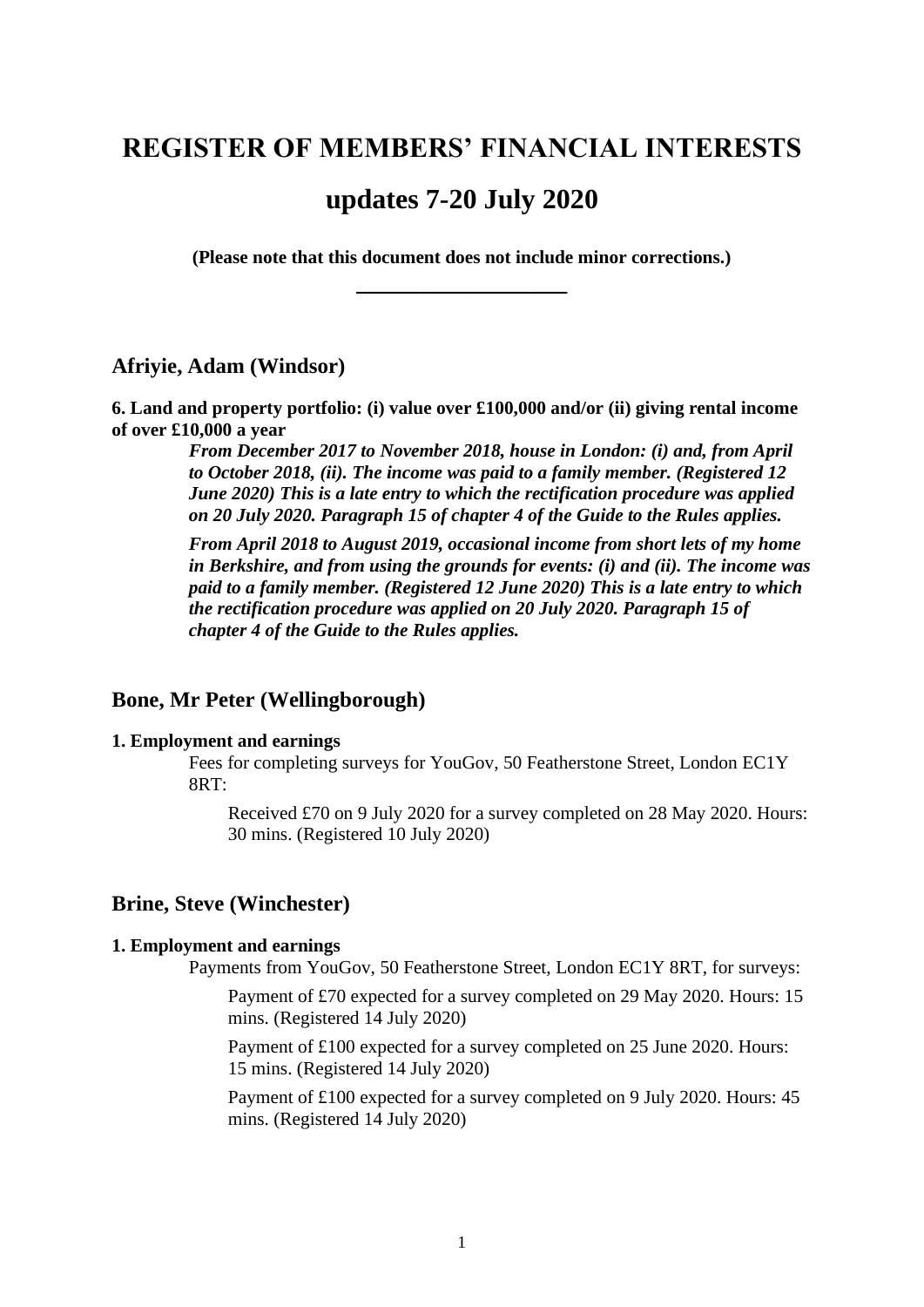Payments received from Savanta ComRes, The Woolyard, 54 Bermondsey Street, London SE1 3UD, for surveys:

8 January 2020, received £75. Hours: 30 mins. (Registered 14 July 2020)

5 February 2020, received £75. Hours: 30 mins. (Registered 14 July 2020)

14 March 2020, received £75. Hours: 30 mins. (Registered 14 July 2020)

24 April 2020, received £75. Hours: 30 mins. (Registered 14 July 2020)

Payment of £75 expected for a survey completed on 11 June 2020. Hours: 30 mins. (Registered 14 July 2020)

Payment of £75 expected for a survey completed on 2 July 2020. Hours: 15 mins. (Registered 14 July 2020)

#### **8. Miscellaneous**

From 5 August 2015, Trustee of University of Winchester Academy Trust. This is an unpaid role. (Registered 14 July 2020)

From 22 May 2018, Member of Bohunt Education Trust. This is an unpaid role. (Registered 14 July 2020)

### **Cairns, Alun (Vale of Glamorgan)**

### **1. Employment and earnings**

Payments received from YouGov plc, 50 Featherstone St, London, EC1Y 8RT, for completing opinion surveys:

21 April 2020, received £100. Hours: 45 mins. (Registered 13 July 2020)

21 April 2020, received £50. Hours: 30 mins. (Registered 13 July 2020)

10 July 2020, received £70. Hours: 30 mins. (Registered 13 July 2020)

From 1 July 2020, Senior Adviser to BBI Group (global life science and diagnostic company), Parkway, Pen y Fan Industrial Estate, Crumlin NP11 3EF. Until further notice I receive £15,000 a year, paid monthly, for providing strategic advice to the board. Hours: up to 70 hrs a year. I consulted ACoBA about this appointment. (Registered 14 July 2020)

### **Cooper, Daisy (St Albans)**

#### **3. Gifts, benefits and hospitality from UK sources**

Name of donor: National Liberal Club Address of donor: 1 Whitehall Place, London SW1A 2HE Amount of donation or nature and value if donation in kind: Honorary membership for two years (extended from one year on 16 July 2020), value £1,996 Date received: 19 December 2019 - 18 December 2021 Date accepted: 1 January 2020 Donor status: company, registration 01355034 (Registered 08 January 2020; updated 17 July 2020)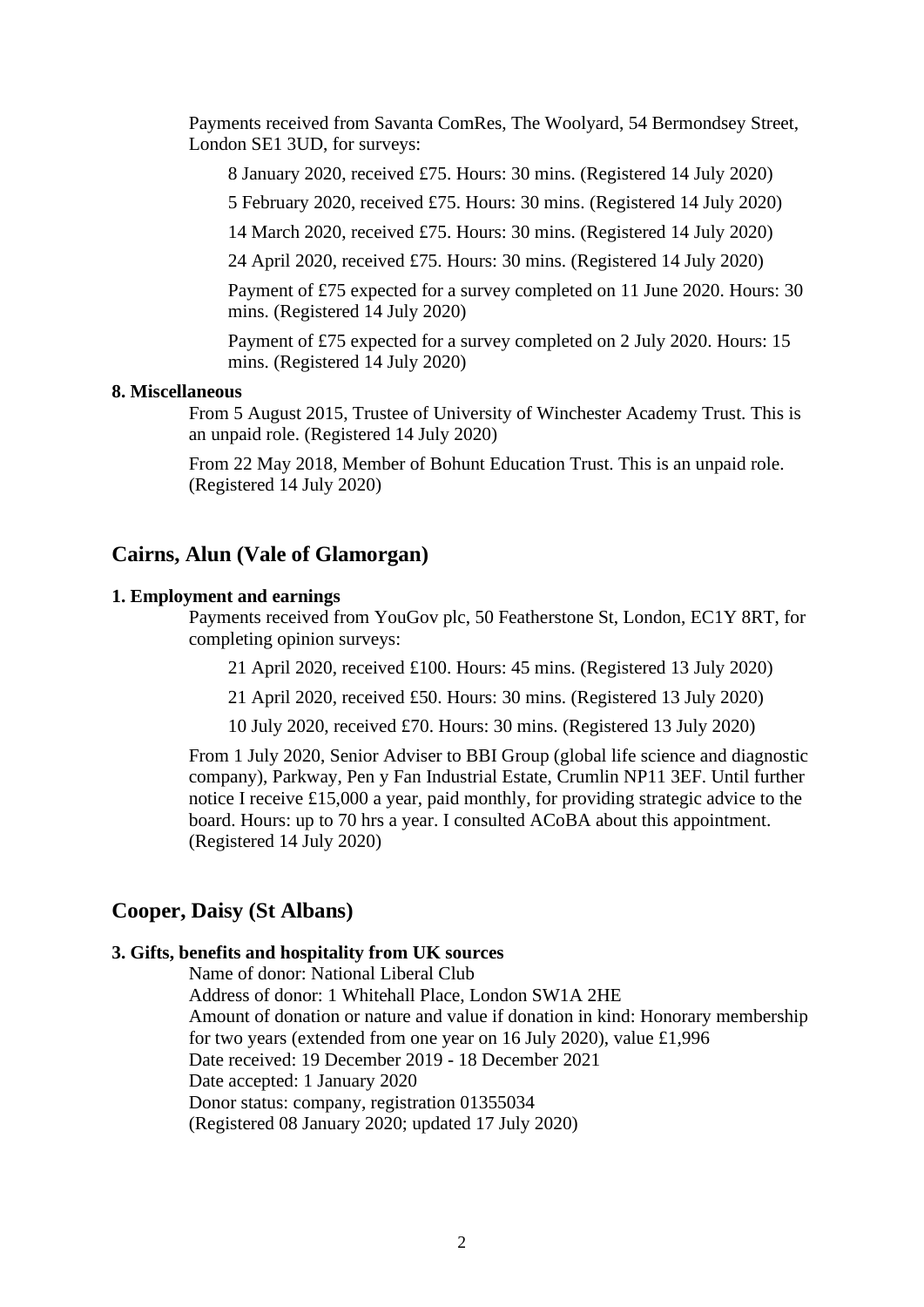#### **8. Miscellaneous**

From 6 July 2020, director (unpaid) and sole member of Daisy Cooper Campaigns Ltd; a company limited by guarantee, which supports my work as an MP by providing additional staff resources. (Registered 17 July 2020)

### **Cooper, Yvette (Normanton, Pontefract and Castleford)**

### **2. (b) Any other support not included in Category 2(a)**

Name of donor: MPM Connect Ltd Address of donor: Grenville House, 4 Grenville Avenue, Broxbourne EN10 7DH Amount of donation or nature and value if donation in kind: £15,847 to support my offices and campaigning work Date received: 19 June 2020 Date accepted: 19 June 2020 Donor status: company, registration 7213374 (Registered 09 July 2020)

# **Cox, Mr Geoffrey (Torridge and West Devon)**

#### **1. Employment and earnings**

24 June 2020, received £1,000 plus VAT from Messrs Janes, Cording House, 34/35 St James's Street, London SW1A 1HD, for legal services provided in June 2018. Hours: 2 hrs approx. (Registered 08 July 2020)

### **Coyle, Neil (Bermondsey and Old Southwark)**

### **2. (b) Any other support not included in Category 2(a)**

Name of donor: The Refugee, Asylum and Migration Policy Project (RAMP) Address of donor: The Courtyard, High Street, Ascot SL5 7HP Amount of donation or nature and value if donation in kind: The services of a Policy Adviser for 2.5 days per week from 1 July 2020 to 31 December 2020; estimated value £13,000 Date received: 1 July 2020 - 31 December 2020 Date accepted: 1 July 2020 Donor status: company, registration 12373468 (Registered 16 July 2020)

### **Debbonaire, Thangam (Bristol West)**

#### **1. Employment and earnings**

Payments from ComRes, 4 Millbank, Westminster, London SW1P 3JA, for completing surveys. All payments are made direct to charity or community organisations. (Updated 13 June 2019)

Payment of £75 expected for a survey completed on 17 July 2020. Hours: 20 mins. (Registered 17 July 2020)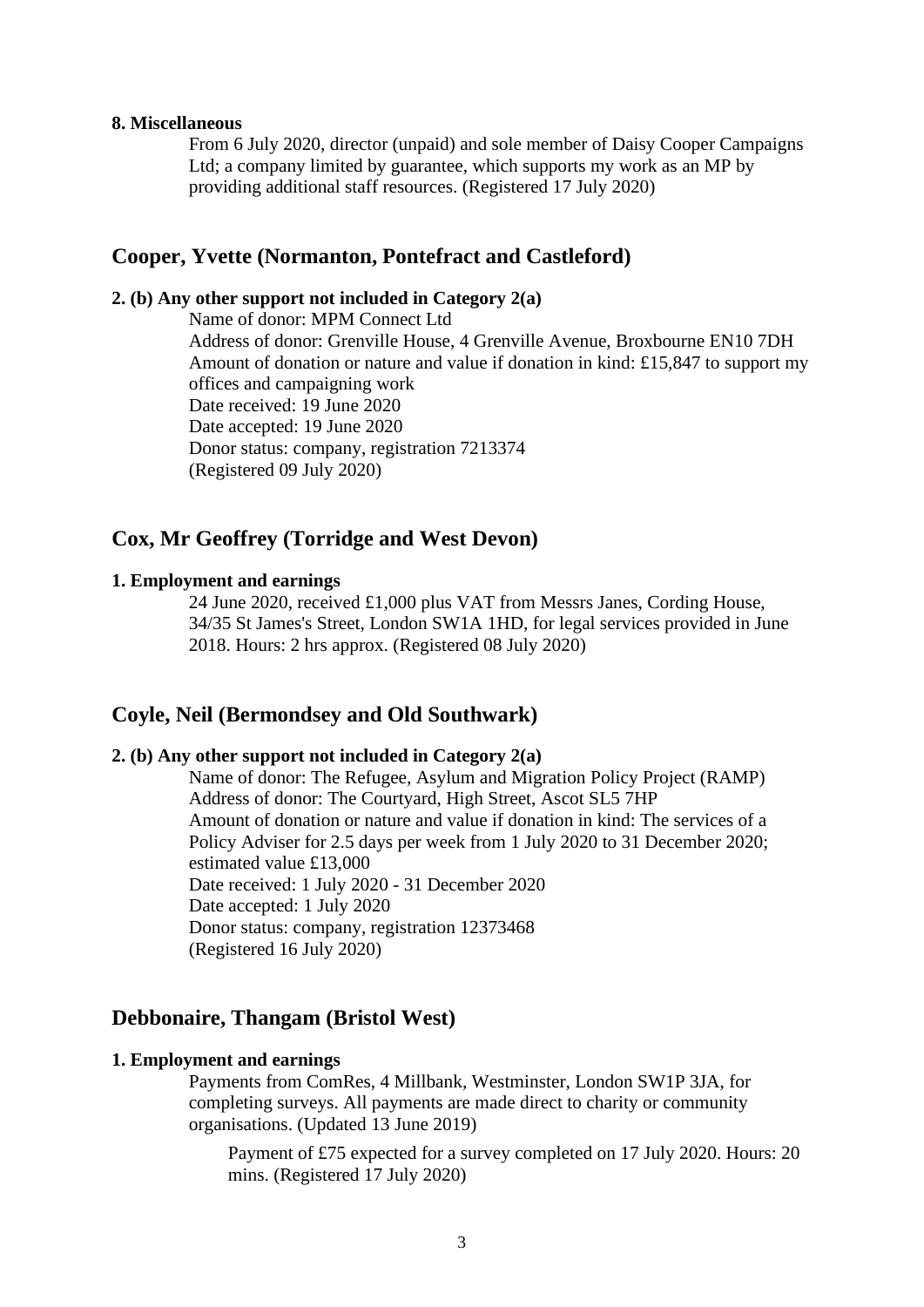Payments from YouGov, 50 Featherstone Street, London EC1Y 8RT, for completing surveys. All payments are made direct to charity or community organisations. (Updated 13 June 2019)

Payment of £100 expected for a survey completed on 20 July 2020. Hours: 20 mins. (Registered 20 July 2020)

### **Farron, Tim (Westmorland and Lonsdale)**

#### **2. (b) Any other support not included in Category 2(a)**

Name of donor: The Refugee, Asylum and Migration Policy Project (RAMP) Address of donor: The Courtyard, High St, Ascot SL5 7HP Amount of donation or nature and value if donation in kind: the services of a Policy Adviser for 2 days per week from 1 July 2020 - 31 December 2020; max. value £9,100 Date received: 1 July 2020 - 31 December 2020 Date accepted: 1 July 2020 Donor status: company, registration 12373468 (Registered 20 July 2020)

### **Finucane, John (Belfast North)**

### **1. Employment and earnings**

Until further notice, Director of Finucane Toner Ltd, solicitors, of 76-78 Castle St, Belfast BT1 1HD. I receive £4,672 a month in return for an expected monthly commitment of between 40 and 80 hours since January 2020. (Registered 07 January 2020; updated 08 July 2020)

### **Gardiner, Barry (Brent North)**

### **2. (b) Any other support not included in Category 2(a)**

Name of donor: Christine Lee & Co Address of donor: 86 Holloway Head, Birmingham B1 1NB Amount of donation or nature and value if donation in kind: the services of a Parliamentary Researcher for 5 days per week from 28 February 2020 to 30 June 2020, approx. value £11,982 Date received: 28 February 2020 to 30 June 2020 Date accepted: 28 February 2020 Donor status: company, registration 2890577 (Registered 16 July 2020)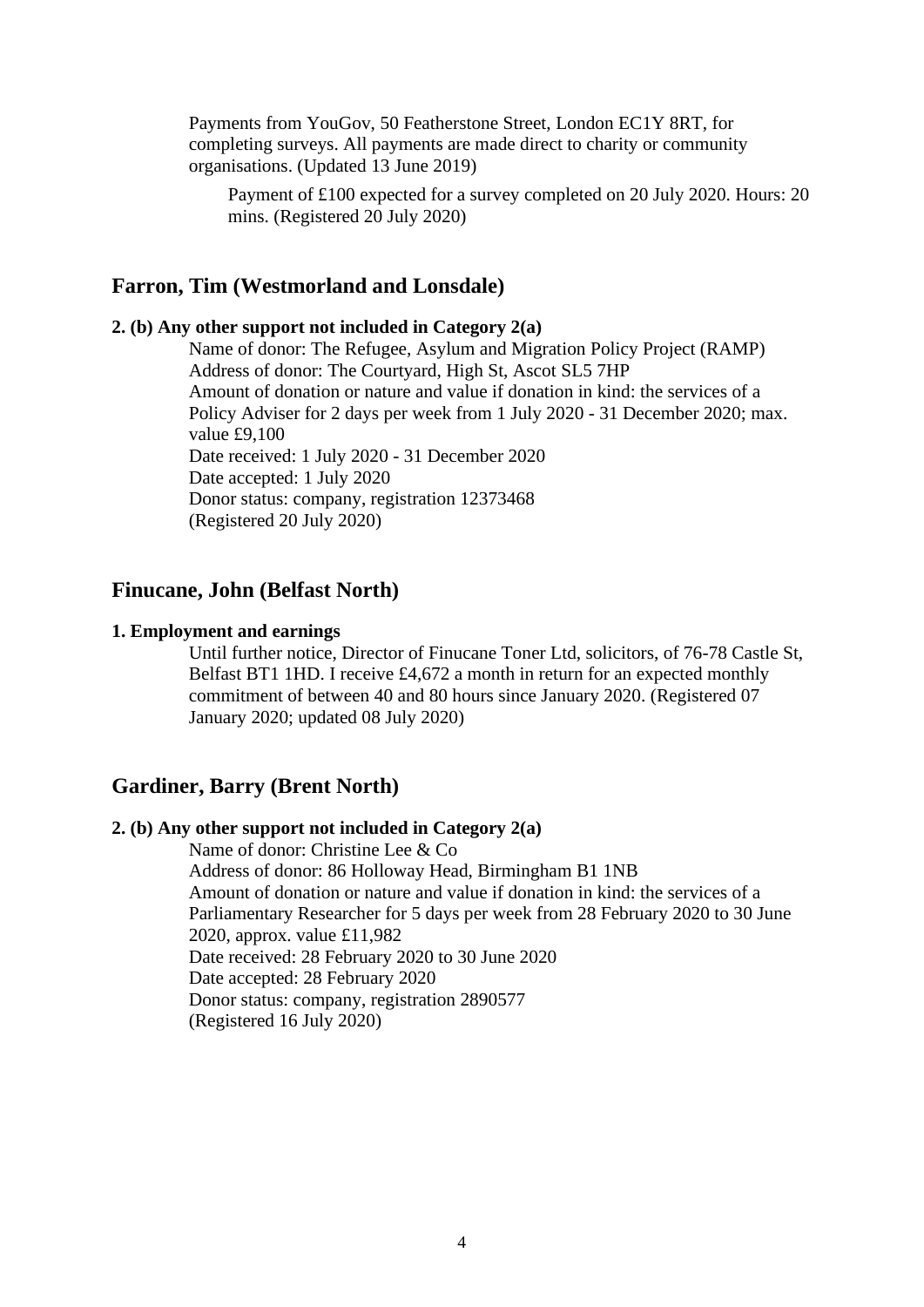# **Ghani, Ms Nusrat (Wealden)**

#### **1. Employment and earnings**

Payments from the Telegraph Media Group ltd, 111 Buckingham Palace Road, London SW1W 0DT:

14 July 2020, received £150 for a published article. Hours: 1 hr. (Registered 20 July 2020)

17 July 2020, received £300 for two published articles. Hours: 2 hrs. (Registered 20 July 2020)

### **Gibson, Peter (Darlington)**

#### **1. Employment and earnings**

Contracted to Clark Willis LLP Law Firm, 105 Bondgate, Darlington DL3 7LB, to provide advice and consultancy services. Services will be provided and payments received on an ad hoc basis. (Registered 09 July 2020)

### **Gideon, Jo (Stoke-on-Trent Central)**

#### **1. Employment and earnings**

31 December 2019, received payment of £544 from IPSA, 2nd floor, 85 Strand, London WC2B 0DW, for work as a part time constituency administrator. Hours: none since my election. I refunded £267.97 of this payment to IPSA on 17 April 2020. (Registered 11 January 2020; updated 06 July 2020)

### **Gray, Neil (Airdrie and Shotts)**

#### **1. Employment and earnings**

Payments from YouGov plc, 50 Featherstone St, London EC1Y 8RT, for opinion surveys:

Payment of £100 expected for a survey completed on 12 July 2020. Hours: 25 mins. (Registered 14 July 2020)

#### **Hammond, Stephen (Wimbledon)**

#### **1. Employment and earnings**

From 4 May 2020, Chairman of Public Policy Projects – Infrastructure, a policy institute. Address: 10 Rose and Crown Yard, London SW1Y 6RE. I receive £18,000 a year, paid monthly. First payment, for May and June 2020, received on 10 July 2020. Hours: 10-15 hrs a month. (Registered 13 July 2020)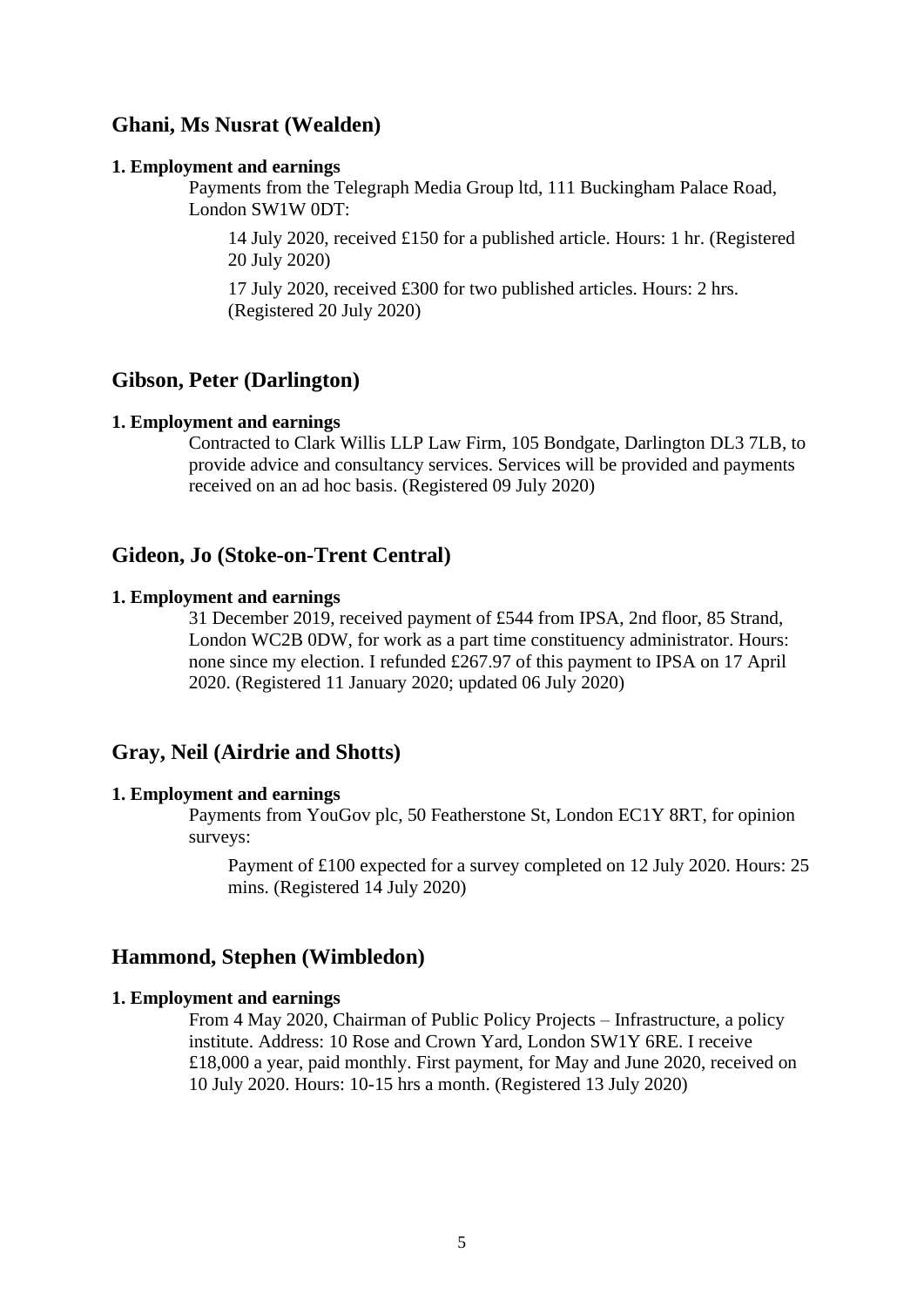# **Hancock, Matt (West Suffolk)**

#### **2. (b) Any other support not included in Category 2(a)**

Name of donor: Tattersalls Ltd Address of donor: Terrace House, 125 High Street, Newmarket CB8 9BT Amount of donation, or nature and value if donation in kind: £10,000 Date received: 25 November 2019 Date accepted: 25 November 2019 Donor status: company, registration 00791113 (Registered 06 January 2020; updated 15 July 2020)

# **Huq, Dr Rupa (Ealing Central and Acton)**

#### **1. Employment and earnings**

Payments from Savanta ComRes, Four Millbank London, SW1P 3JA, for surveys:

20 January 2020, payment of £75. Hours: 35 mins. Fee paid direct to charity. (Registered 07 July 2020)

27 February 2020, payment of £75. Hours: 40 mins. Fee paid direct to charity. (Registered 07 July 2020)

26 March 2020, payment of £75. Hours: 40 mins. Fee paid direct to charity. (Registered 07 July 2020)

27 April 2020, payment of £75. Hours: 30 mins. Fee paid direct to charity. (Registered 07 July 2020)

4 July 2020, payment of £75. Hours: 40 mins. Fee paid direct to charity. (Registered 07 July 2020)

### **Jayawardena, Mr Ranil (North East Hampshire)**

#### **1. Employment and earnings**

Fees paid to Ringshall Ltd following the completion of opinion surveys for YouGov plc, 50 Featherstone Street, London, EC1Y 8RT. Unless otherwise stated, all payments used to help meet the costs of my office and to support my work as a Member of Parliament:

9 July 2020, payment of £210 for surveys in February, March and April 2020. Hours: 55 mins. (Registered 15 July 2020)

### **Knight, Julian (Solihull)**

#### **1. Employment and earnings**

Payments from YouGov, 50 Featherstone Street, London EC1Y 8RT, for completing surveys:

8 July 2020, received £70. Hours: 30 mins. (Registered 20 July 2020)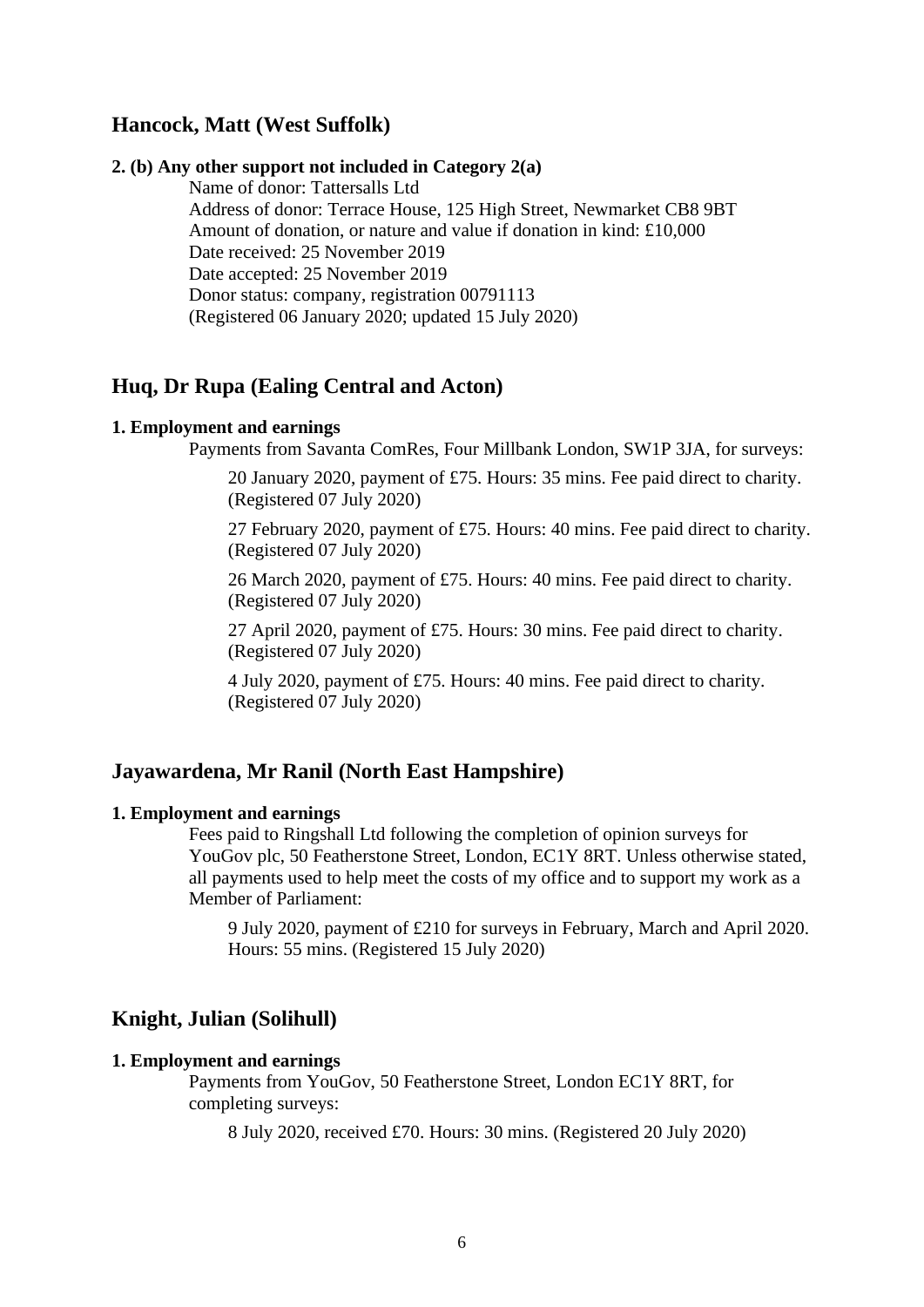# **Loder, Chris (West Dorset)**

#### **8. Miscellaneous**

From 13 July 2020, Trustee and Director of the Jurassic Coast Trust. This is an unpaid role. (Registered 15 July 2020)

### **Moran, Layla (Oxford West and Abingdon)**

#### **2. (b) Any other support not included in Category 2(a)**

Name of donor: Jane MacTaggart Address of donor: private Amount of donation, or nature and value if donation in kind: £2,000 to my leadership campaign Date received: 10 July 2020 Date accepted: 10 July 2020 Donor status: individual (Registered 10 July 2020)

# **Nandy, Lisa (Wigan)**

### **2. (b) Any other support not included in Category 2(a)**

Name of donor: GMB Address of donor: Mary Turner House, 22 Stephenson Way, London NW1 2HD Amount of donation or nature and value if donation in kind: £25,000 for my leadership campaign Date received: 29 January 2020 Date accepted: 29 January 2020 Donor status: trade union (Registered 14 February 2020; updated 15 July 2020) Name of donor: GMB Address of donor: Mary Turner House, 22 Stephenson Way, London NW1 2HD Amount of donation or nature and value if donation in kind: Member of staff seconded to my leadership campaign between 24 January and 21 February 2020, total value £16,847.43 Date received: 24 January 2020 to 21 February 2020 Date accepted: 24 January 2020 Donor status: trade union (Registered 24 February 2020; updated 15 July 2020) Name of donor: GMB Address of donor: Mary Turner House, 22 Stephenson Way, London NW1 2HD Amount of donation or nature and value if donation in kind: Media and video consultancy for my leadership campaign between 7 February 2020 and 5 March 2020, value £9,401.30 Date received: 7 February 2020 – 5 March 2020 Date accepted: 7 February 2020 Donor status: trade union (Registered 06 March 2020; updated 15 July 2020)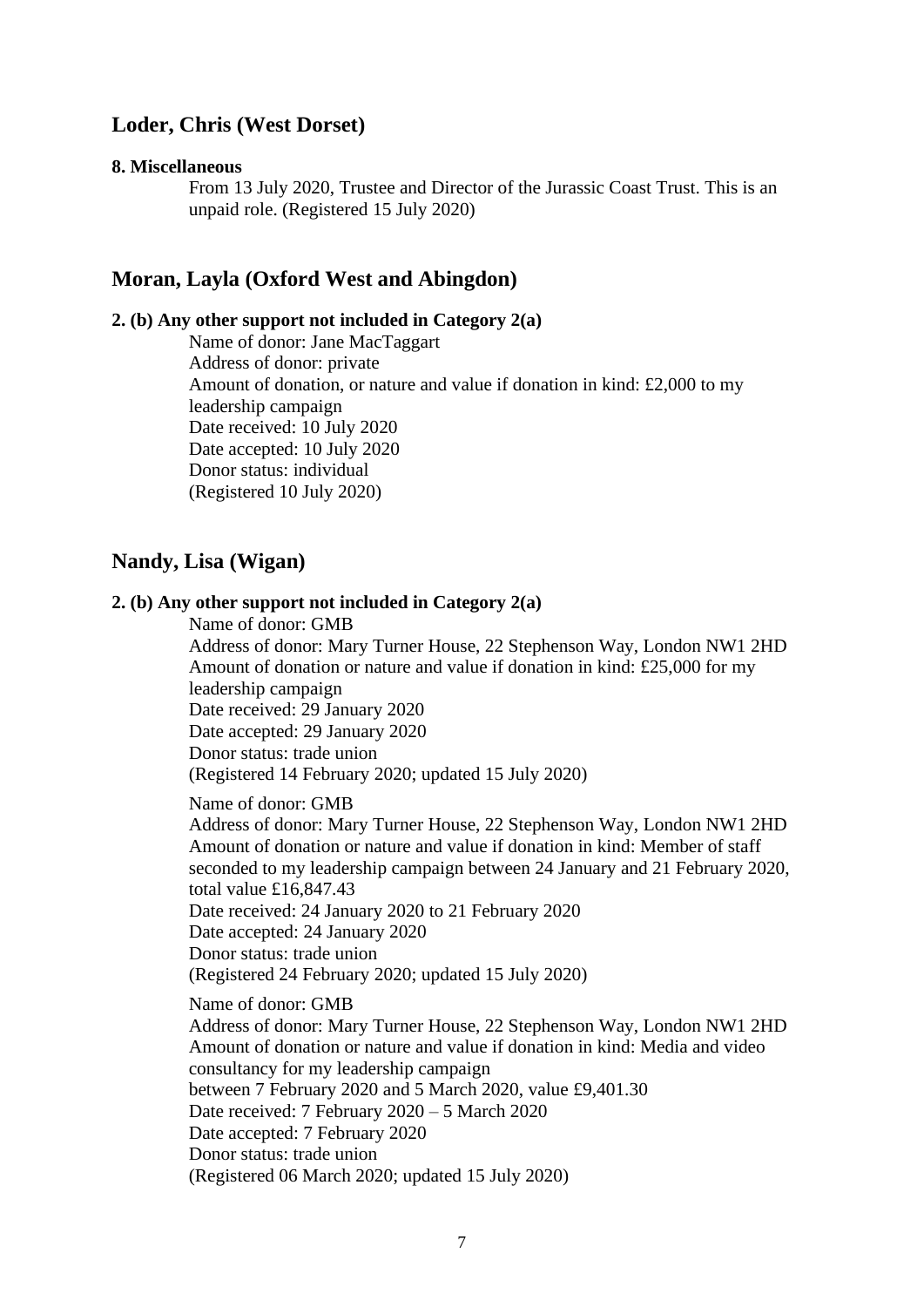Name of donor: GMB

Address of donor: Mary Turner House, 22 Stephenson Way, London NW1 2HD Amount of donation or nature and value if donation in kind: Staff seconded to my leadership campaign between 22 February 2020 and 20 April 2020, total value £16, 847.43

Date received: 22 February 2020 – 20 April 2020 Date accepted: 22 February 2020 Donor status: trade union (Registered 20 March 2020; updated 15 July 2020)

Name of donor: GMB

Address of donor: Mary Turner House, 22 Stephenson Way, London NW1 2HD Amount of donation or nature and value if donation in kind: Media and video consultancy for my leadership campaign between 6 March 2020 and 2 April 2020, value £4,700.65 Date received: 6 March 2020 – 2 April 2020 Date accepted: 6 March 2020 Donor status: trade union (Registered 20 March 2020; updated 15 July 2020)

Name of donor: GMB

Address of donor: Mary Turner House, 22 Stephenson Way, London NW1 2HD Amount of donation or nature and value if donation in kind: Desk space for phone banking sessions for my leadership campaign between 19 February 2020 and 13 March 2020, value £2,340 Date received: 19 February 2020 – 13 March 2020 Date accepted: 19 February 2020 Donor status: trade union (Registered 27 March 2020; updated 15 July 2020)

### **Nicolson, John (Ochil and South Perthshire)**

#### **1. Employment and earnings**

Payments from News UK, 1 London Bridge Street, London SE1 9GF, for hosting a radio show:

15 July 2020, received £4,800. Hours: 24 hrs. (Registered 16 July 2020)

### **Paisley, Ian (North Antrim)**

#### **1. Employment and earnings**

Payment of £200 expected from Catholic Herald, Herald House, off Bunhill Row, 15 Lamb's Passage, London EC1Y 8TQ, for article written on 19 June 2020. Hours: 1 hr. (Registered 14 July 2020)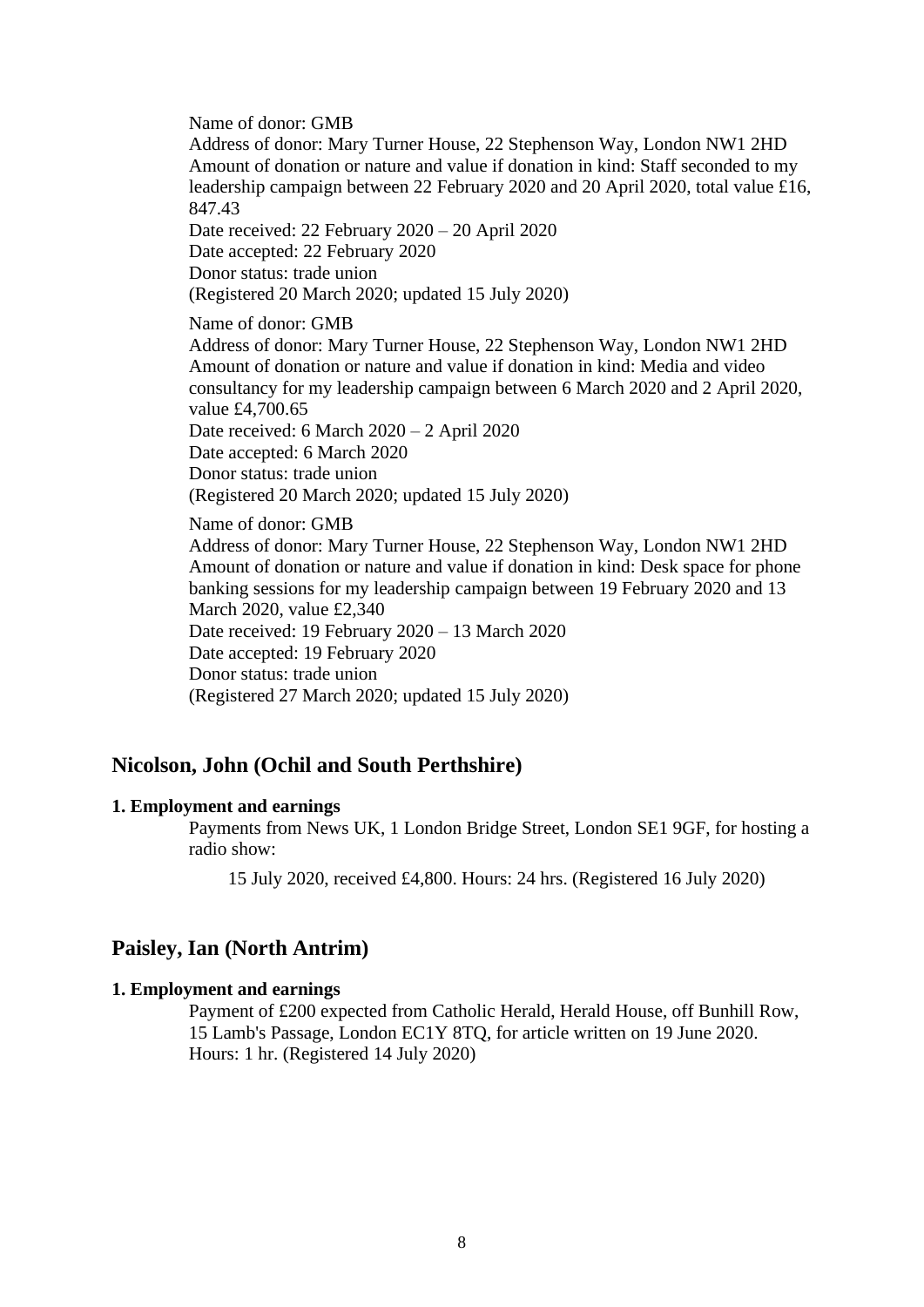# **Phillipson, Bridget (Houghton and Sunderland South)**

#### **1. Employment and earnings**

Payments from YouGov, 50 Featherstone Street, London EC1Y 8RT, for completing opinion surveys. All fees paid direct to Houghton and Sunderland South Constituency Labour Party:

Payment of £100 expected for a survey completed on 10 July 2020. Hours: 15 mins. (Registered 17 July 2020)

29 June 2020, payment of £200 from Political Quarterly, St Vincent, Market Street, Lynton EX35 6AF, for an article published on 15 June 2020. Hours: approx. 6 hrs. Fee paid to Houghton and Sunderland South Constituency Labour Party. (Registered 07 July 2020)

### **Pritchard, Mark (The Wrekin)**

### **1. Employment and earnings**

Until 14 July 2020, consultant offering general advice to the Soufan Group; a strategic security consultancy and client of Mark Pritchard Advisory Ltd. Address: 26 York Street, London W1U 6PZ. I receive £2,074.52 a month for an expected commitment of 8 hours. Final invoice to be issued on 1 August 2020. (Updated 1 July 2015, 23 December 2019 and 20 July 2020)

### **Roberts, Rob (Delyn)**

#### **1. Employment and earnings**

Payments from Utility Warehouse, 508 Edgware Road, London NW9 5AB, for sales commissions:

19 June 2020, received £147.22. Hours: none since my election. (Registered 20 July 2020)

### **Smith, Alyn (Stirling)**

### **8. Miscellaneous**

From 26 June 2020, Adviser (unpaid) to the Foreign Policy Centre Political Council. This is a nonpartisan organisation. (Registered 16 July 2020)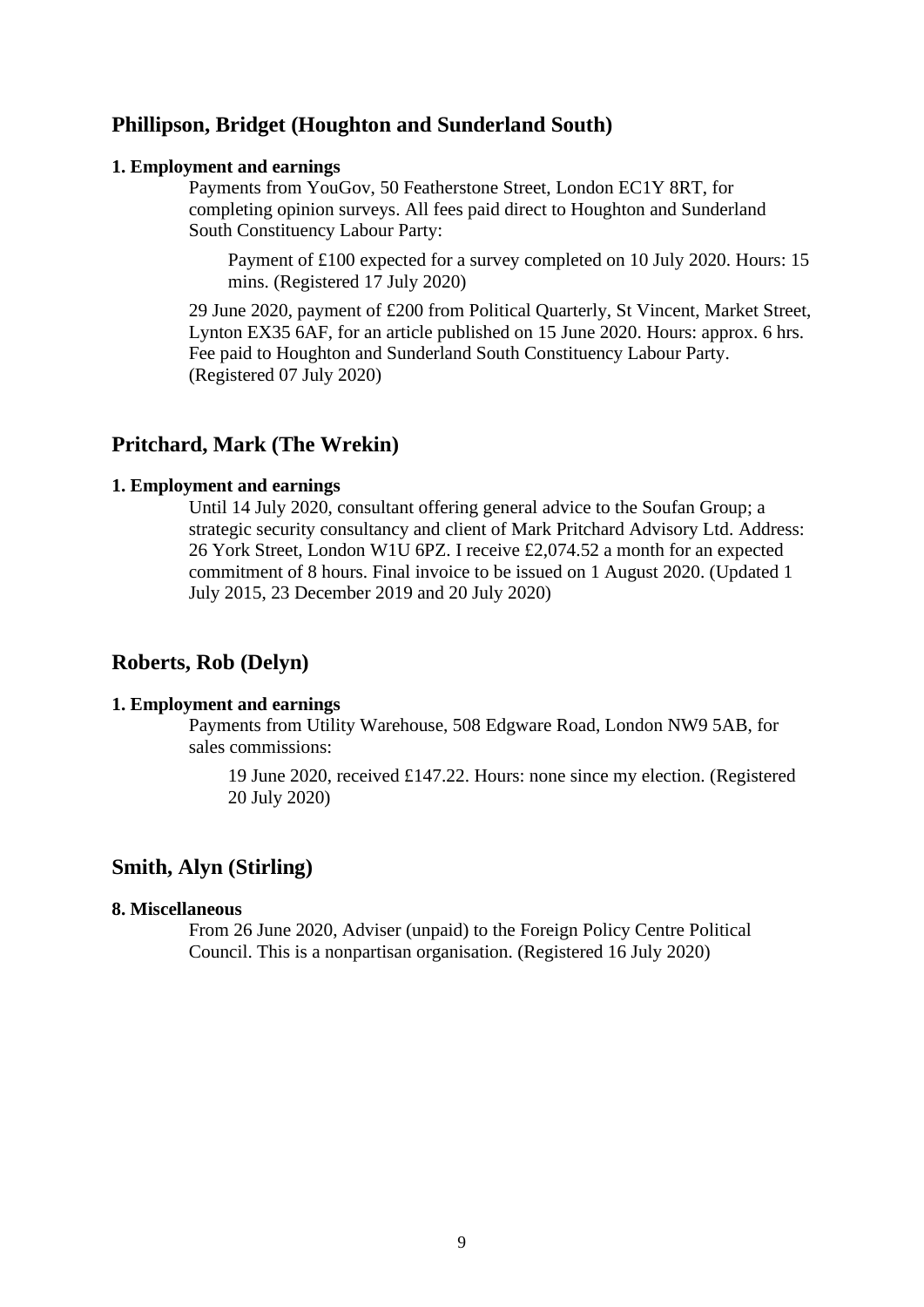# **Smith, Chloe (Norwich North)**

### **2. (a) Support linked to an MP but received by a local party organisation or indirectly via a central party organisation**

Name of donor: Edward J King Address of donor: private Amount of donation or nature and value if donation in kind: £7,200 Donor status: individual (Registered 07 July 2020)

Name of donor: Jones Financial (Norwich) Ltd Address of donor: 9 Bank Plain, Norwich NR2 4SF Amount of donation or nature and value if donation in kind: £3,600 Donor status: company, registration 9297223 (Registered 09 July 2020)

# **Smith, Henry (Crawley)**

#### **8. Miscellaneous**

From 28 May 2020, Chair of the Future of Aviation Group, a cross-party group focusing on the recovery of the aviation sector from coronavirus pandemic economic and employment impacts. This is an unpaid role. (Registered 09 July 2020)

# **Stewart, Iain (Milton Keynes South)**

#### **8. Miscellaneous**

From 3 July 2020, a Member of the Milton Keynes Towns Fund Board. This is an unpaid role. (Registered 08 July 2020)

# **Sultana, Zarah (Coventry South)**

#### **8. Miscellaneous**

From 6 July 2020, a trustee of the Albany Theatre, Coventry. This is an unpaid role. (Registered 09 July 2020)

### **Villiers, Theresa (Chipping Barnet)**

#### **1. Employment and earnings**

Payments from Associated Newspapers Ltd (ANMFS Ltd), Northcliffe House, 2 Derry Street, London W8 5TT:

25 June 2020, received £900 for an article in the Mail on Sunday. Hours: approx. 4 hrs. (Registered 13 July 2020)